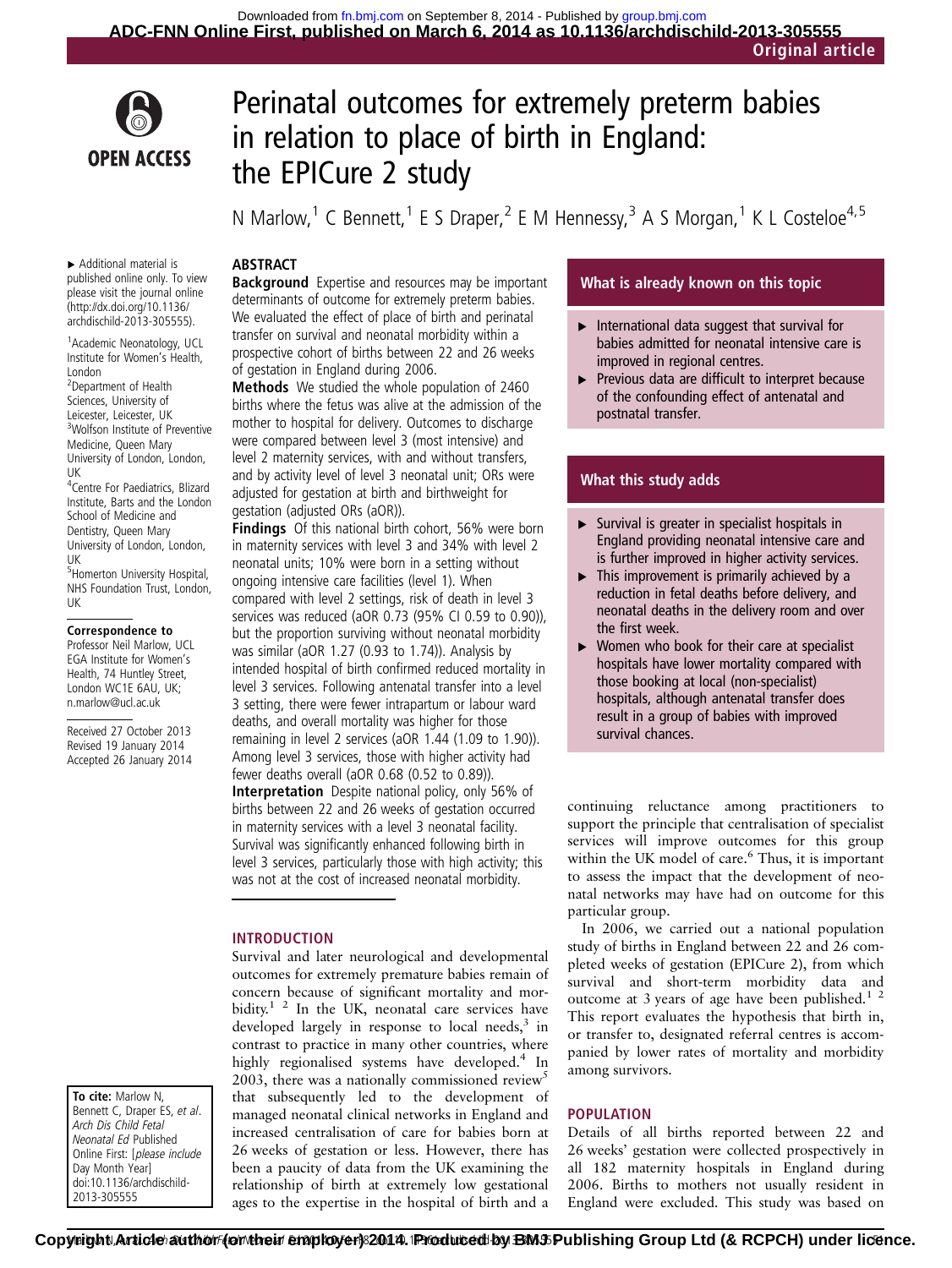the complete population of mothers with a live fetus at the point of the hospital admission that led to delivery.

#### **METHODOLOGY**

Information was collected on place of maternal booking and delivery for all births, together with details for all livebirths of neonatal transfers and major neonatal morbidities to discharge from hospital. Further details on the neonatal data collection process and population outcomes have been reported previously.<sup>1</sup>

For this report, a 'service' comprises the maternity service and its associated neonatal unit, categorised by level of neonatal unit, using the agreed local designation of each neonatal unit (level 1, 2 or 3), based on guidance in the 2003 national review. Level 1 services were hospitals with a level 1 neonatal unit and would aim to transfer out any woman whose baby was expected to need intensive care; level 2 services would generally aim to transfer out women expected to deliver before 27 weeks of gestation; level 3 services would provide the whole range of medical neonatal intensive care.

We further categorised level 3 neonatal units based on activity data collected by questionnaire, based on that of the United Kingdom Neonatal Staffing Study (UKNSS), $^7$  sent during the autumn of 2006 to named EPICure contacts in each hospital. The EPICure perinatal steering group categorised units into high activity (≥2000 days respiratory support (ventilation or continuous positive airways pressure) per year and more than four consultants with more than 50% of their time dedicated to neonatology), medium activity (500–1999 days of respiratory support and at least one consultant with more than 50% of their time dedicated to neonatology) and low activity (<500 days and no dedicated neonatal consultant). Only level 3 services with units categorised as 'high' or 'medium' activity services were used in our analysis.

In this paper, an antenatal transfer was defined as any transfer into a level 3 service between booking and delivery; neonatal transfers were defined as those occurring within 24 h of birth. Later transfers, primarily for surgery or back transfer to the mother's local hospital, were not considered. Neonatal morbidity was defined as one or more of retinopathy of prematurity requiring retinal surgery, moderate or severe bronchopulmonary

Figure 1 Population of births reported to the EPICure 2 study by place of birth and transfer status, indicating the population of babies included in antenatal transfer,

dysplasia (oxygen or respiratory support at 36 weeks' postmenstrual age), a severe brain injury (haemorrhagic parenchymal infarct, cystic changes or hydrocephalus on cerebral ultrasound) or necrotising enterocolitis managed by laparotomy.

## Statistical analysis

The principal aim of this study was to determine the effect of the categorisation of the service providing care at birth and the influence of transfer before and after delivery. Only gestation and weight for gestation at birth, which are the most important determinants of survival,<sup>8</sup> were used as confounders, unless otherwise stated.

The case mix of transferred mothers or babies is likely to be different from those who are not transferred. We addressed potential bias accruing from this in the following ways: analysis was first carried out comparing all babies born in level 3 services with all those born in level 2 services. This comparison was repeated after excluding births to women transferred antenatally to a level 3 service. We then compared the population of antenatal transfers to a level 3 service to the population born and remaining in level 2 or 3 services, respectively. This was repeated for neonatal transfers comparing all transfers to babies admitted to level 2 or 3 neonatal units but not transferred. We also considered outcomes for babies based on the hospital at which the woman first booked to have her care, which approximates to level 2 births plus antenatal transfers and may be considered to be a 'intention to deliver' analysis. For these analyses, crude and adjusted ORs and their 95% CIs were calculated using logistic regression.

Time-specific mortality outcomes were assessed to determine whether the risk/benefits were similar at all stages of the clinical pathway. Using logistic regression, we calculated adjusted ORs (aORs) divided into deaths before delivery, delivery room deaths, deaths after neonatal unit admission before 7 days, between 7 and 28 days and after 28 days but before discharge. In each case, the aOR is based on the population still alive at the beginning of the time period under consideration. These analyses were structured as described in the previous paragraph.

We then evaluated bias that might occur from preferential treatment of multiple births by analysing only singleton pregnancies and the pattern of important determinants of perinatal

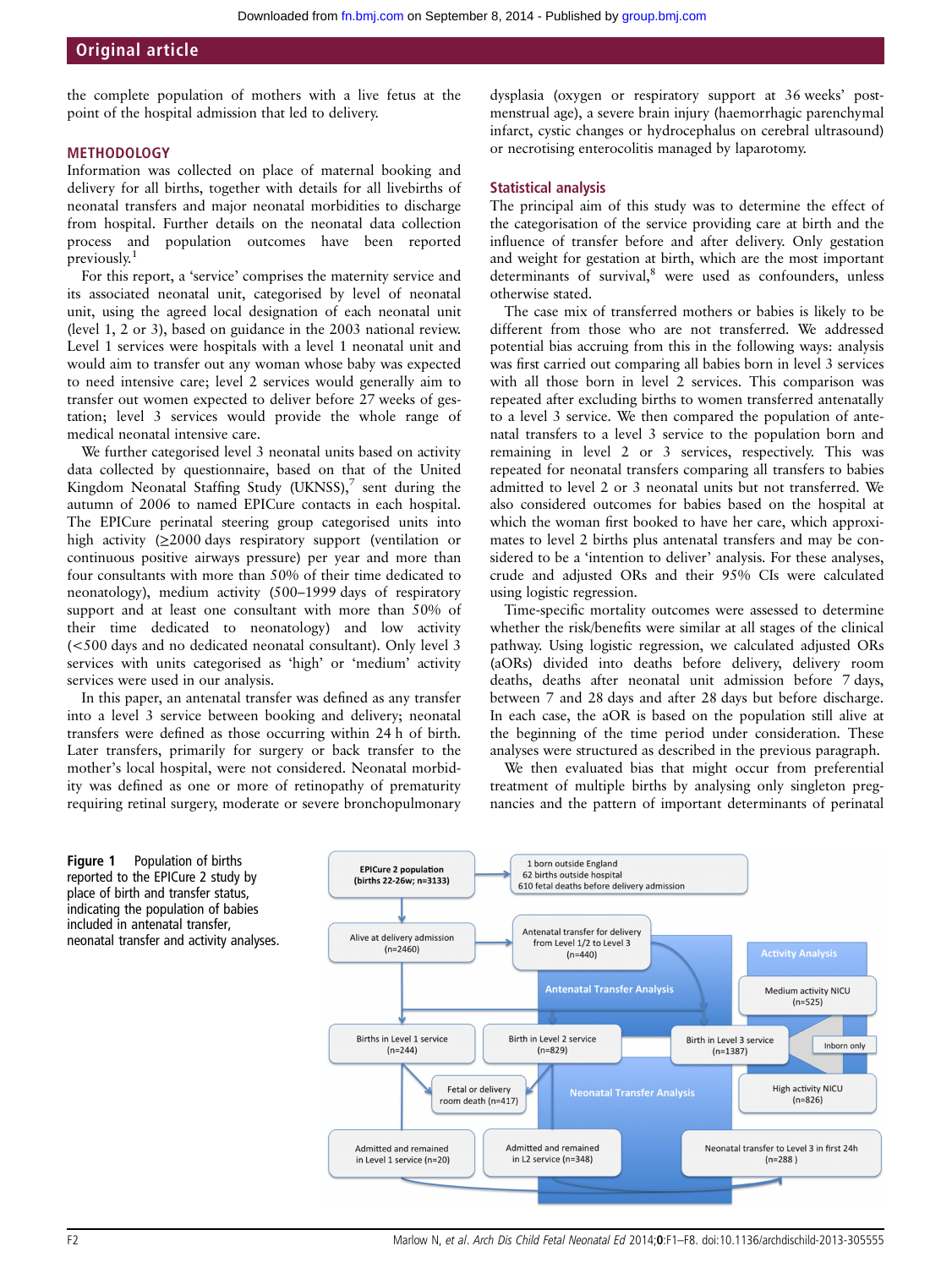Table 1 Time-specific mortality and morbidity to discharge from hospital for all births in England in 2006 between 22 and 26 weeks of gestation

| <b>Outcome</b>                  | Level 1<br>services<br>$(n=244)$ |     | Level 2<br>services<br>$(n=829)$ |     | Level 3<br>services<br>$(n=1387)$ |     | p Value* | alive at start of time period | Adjusted OR (95% CI) based on population |                                |
|---------------------------------|----------------------------------|-----|----------------------------------|-----|-----------------------------------|-----|----------|-------------------------------|------------------------------------------|--------------------------------|
| Antenatal death                 | 77                               | 32% | 174                              | 21% | 208                               | 15% | < 0.0001 |                               | $0.81$ (0.63 to 1.04)                    |                                |
| Delivery room deaths            | 43                               | 18% | 143                              | 17% | 148                               | 11% | < 0.001  |                               | $0.55$ (0.39 to 0.77)                    |                                |
| Neonatal unit deaths <7 days    | 38                               | 16% | 116                              | 14% | 168                               | 12% | < 0.0001 |                               | $0.65$ (0.49 to 0.86)                    |                                |
| All early neonatal deaths       | 81                               | 33% | 259                              | 31% | 316                               | 23% | < 0.0001 |                               | $0.59$ (0.46 to 0.75)                    |                                |
| Late neonatal death (7-28 days) | 12                               | 5%  | 56                               | 7%  | 122                               | 9%  | 0.999    |                               | $0.94$ (0.66 to 1.33)                    |                                |
| Death 29 days to discharge      | 6                                | 2%  | 35                               | 4%  | 86                                | 6%  | 0.976    |                               | 1.11 (0.72 to 1.72)                      |                                |
| All deaths                      | 176                              | 72% | 524                              | 63% | 732                               | 53% | < 0.0001 |                               | $0.73$ (0.59 to 0.90)                    |                                |
|                                 |                                  |     |                                  |     |                                   |     |          | Alive on admission            | Live births                              | Admission to Neonatal unit     |
| Survivors without morbidityt    | 19                               | 8%  | 70                               | 8%  | 157                               | 11% | 0.017    | 1.27 $(0.93$ to 1.74)         | 1.25 $(0.91$ to 1.71)                    | 1.24 $(0.90 \text{ to } 1.71)$ |
| Survivors only                  |                                  |     |                                  |     |                                   |     |          |                               |                                          |                                |
| Percent without morbidityt      |                                  | 28% |                                  | 23% |                                   | 24% | 0.769    | 1.13 (0.81 to 1.57)           |                                          |                                |

\*Significance of  $\chi^2$  for trend of unadjusted ORs.

†As defined in methods: retinopathy, bronchopulmonary dysplasia, brain injury, necrotising enterocolitis.

outcome: administration of antenatal steroids in order to reduce neonatal lung disease, no active intervention for the baby after birth, being alive with heart rate >100 at 5 min (excluding those with no active intervention), admission for neonatal care and (for admissions) the Clinical Risk Index for Babies II (CRIB-II) score.<sup>9</sup>

For each analysis, we also report the p value for a Wald test of the overall significance of place of birth, activity level, antenatal or postnatal transfer as appropriate. All statistical analyses were performed using Stata V.12 (StataCorp LP, College Station, Texas, USA).

#### RESULTS

Among the 182 hospitals with consultant-led obstetric services, 46 were reported to have level 3, 84 level 2 and 52 level 1

neonatal units. Using the staffing and activity data collected for this study, 24 of the level 3 neonatal units were categorised as high activity, 21 as medium activity and 1 as low activity.

There were 2460 births at 22–26 weeks of gestation where the fetus was alive when the mother presented to hospital in her delivery admission, of which 244 (9.9%) occurred in level 1 services, 829 (33.7%) in level 2 services and 1387 (56.4%) in level 3 services. In total, 382 women were transferred to level 3 services before birth (440 fetuses) and 288 babies were neonatal transfers within 24 h of birth (figure 1).

#### **Mortality**

Place of birth: Survival differed significantly by place of birth (p<0.0001). The proportion of stillbirths and delivery room deaths was lowest in level 3 services (23%) and highest in level

Figure 2 Mortality by place of birth, perinatal transfer and high and medium activity level 3 services for babies born in England in 2006 at 26 completed weeks of gestation or less. GA, gestational age in weeks; BW, birthweight for gestation as 'z' score; L2/L3, level of service; ANT, antenatal transfer; NNT, neonatal transfer; CRIB, clinical risk index for babies II score<sup>9</sup>; ANS, any antenatal steroid given to mother.

|                                                                       | Comparison    | p value* |      | Odds ratio (95% CI) |     |            |    |
|-----------------------------------------------------------------------|---------------|----------|------|---------------------|-----|------------|----|
| <b>All Babies</b>                                                     |               |          |      |                     |     |            |    |
| Unadjusted                                                            | L3vL2         | < 0.0001 | 0.65 | (0.55, 0.78)        |     |            |    |
| Adjusted for GA & BW                                                  | L3vL2         | 0.0042   | 0.73 | (0.59, 0.90)        |     |            |    |
| <b>Excluding antenatal transfers</b>                                  |               |          |      |                     |     |            |    |
| Adjusted for GA & BW                                                  | L3vL2         | 0.0143   | 0.74 | (0.58, 0.94)        |     |            |    |
| <b>Excluding neonatal transfers</b>                                   |               |          |      |                     |     |            |    |
| Adjusted for GA & BW                                                  | L3vL2         | < 0.0001 | 0.57 | (0.45, 0.73)        |     |            |    |
| Level of service and antenatal transfer (neonatal transfers included) |               |          |      |                     |     |            |    |
| Adjusted for GA & BW                                                  | L3 v ANT      | 0.0140   | 1.08 | (0.83, 1.41)        |     |            |    |
|                                                                       | L2 v ANT      |          | 1.44 | (1.09, 1.90)        |     |            |    |
| Level of service and neonatal transfer (antenatal transfers included) |               |          |      |                     |     |            |    |
| Adjusted for GA & BW                                                  | L3 v NNT      | 0.1558   | 0.95 | (0.66, 1.37)        |     |            |    |
|                                                                       | L2 v NNT      |          | 1.25 | (0.82, 1.89)        |     |            |    |
| Adjusted for GA, BW, CRIB                                             | L3 v NNT      | 0.2670   | 1.02 | (0.70, 1.48)        |     |            |    |
| & ANS                                                                 | L2 v NNT      |          |      | 1.28 (0.84, 1.96)   |     |            |    |
| Activity classification (neonatal transfers excluded)                 |               |          |      |                     |     |            |    |
| Unadjusted                                                            | High v medium | 0.0074   | 0.74 | (0.59, 0.92)        |     |            |    |
| Adjusted for GA & BW                                                  | High v medium | 0.0051   | 0.68 | (0.52, 0.89)        |     |            |    |
|                                                                       |               |          |      |                     | 0.5 | 1.5<br>1.0 | 20 |

\* p value for a Wald test of the overall significance of place of birth. activity level, antenatal or postnatal transfer as appropriate

Odds Ratio (95% confidence interval)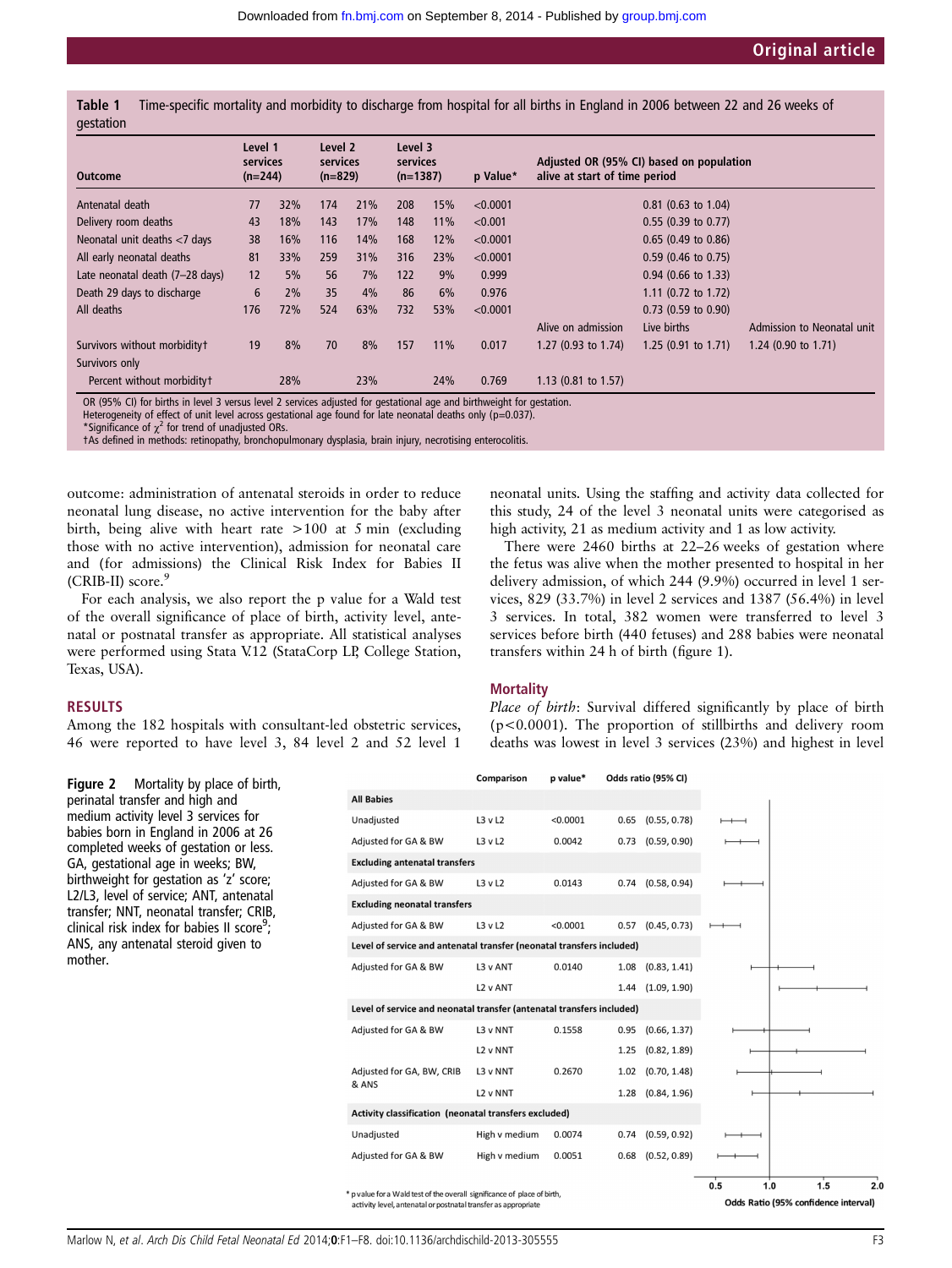



Figure 3 Kaplan–Meier plots of survival by gestational week for babies born at 23–26 weeks of gestation in level 3 and level 2 centres in England in 2006. Antenatal deaths are plotted as t=1 and delivery room outcomes care as t=2, with admission to neonatal unit as t=3 and subsequently postnatal age in days to 40 weeks postmenstrual age.

1 services (42%; table 1). The median age of death among neonatal unit admissions was earlier for births in level 1 services (median 2 days) compared with level 2 services (5 days) or level 3 services (10 days). Births in level 1 services were excluded from further analysis.

Overall mortality was lower in level 3 compared with level 2 services (OR 0.65 (95% CI 0.55 to 0.78)), and following adjustment for gestational age and birthweight for gestation was only marginally attenuated (aOR 0.73 (0.59 to 0.90)). There were also few differences when babies that were transferred either antenatally or postnatally were excluded. Considering all babies but including transfer status (antenatal or postnatal) as a covariate in the model does not materially alter the mortality risk (figure 2).

Antenatal transfer: The transferred population had lower mortality compared with those who booked and were born in either level 3 or level 2 services (crude ORs 1.48 (1.26 to 1.75) and 2.21(1.87 to 2.61), respectively; p<0.0001 for both). After adjustment, babies born to mothers who were not transferred from a level 2 service had an increased odds of death compared with those who were transferred (aOR 1.44 (1.09 to 1.90)). However, there was no difference in survival between those transferred antenatally into and those booked and born in level 3 services (aOR 1.08 (0.83 to 1.41); figure 2).

Hospital of booking: As the women who are transferred out may represent those with the highest chance of good outcomes, we considered the same population but allocated to the category of hospital where each woman booked for maternity care, as opposed to the hospital where delivery occurred. Babies of women booked in level 3 services still had reduced mortality

compared with babies of women booked in level 2 services (aOR 0.79 (0.63 to 0.98)).

Neonatal transfer: No differences were found in survival for babies postnatally transferred compared with those who were born and remained in level 2 or level 3 services.

#### Time-specific mortality outcomes

#### Place of birth

Differences in survival for babies born in level 3 services occur early in the perinatal period (table 1 and figure 3). There were fewer deaths antenatally, in the delivery room and during the first 7 days after birth in level 3 compared with level 2 services; reflected in the proportions surviving to hospital discharge: 36.8% in level 2 services, and 47.2% in level 3 services. After adjustment, only fetal and early neonatal deaths (aOR 0.59 (0.46 to 0.75)) and overall mortality remained statistically significant.

#### Antenatal transfer

For women who were not transferred into a level 3 service, the adjusted odds for the fetus of antenatal death (aOR 1.52 (1.03 to 2.26)), overall early neonatal deaths (aOR 1.49 (1.10 to 2.02)) and deaths to discharge were significantly higher than for those who were transferred (table 2). There were no significant differences in outcomes for the transferred cases compared with those booked and delivered in hospitals with level 3 services.

#### Postnatal transfer

The results for postnatal transfer show few differences in mortality between neonatal transfer (NNT) and babies not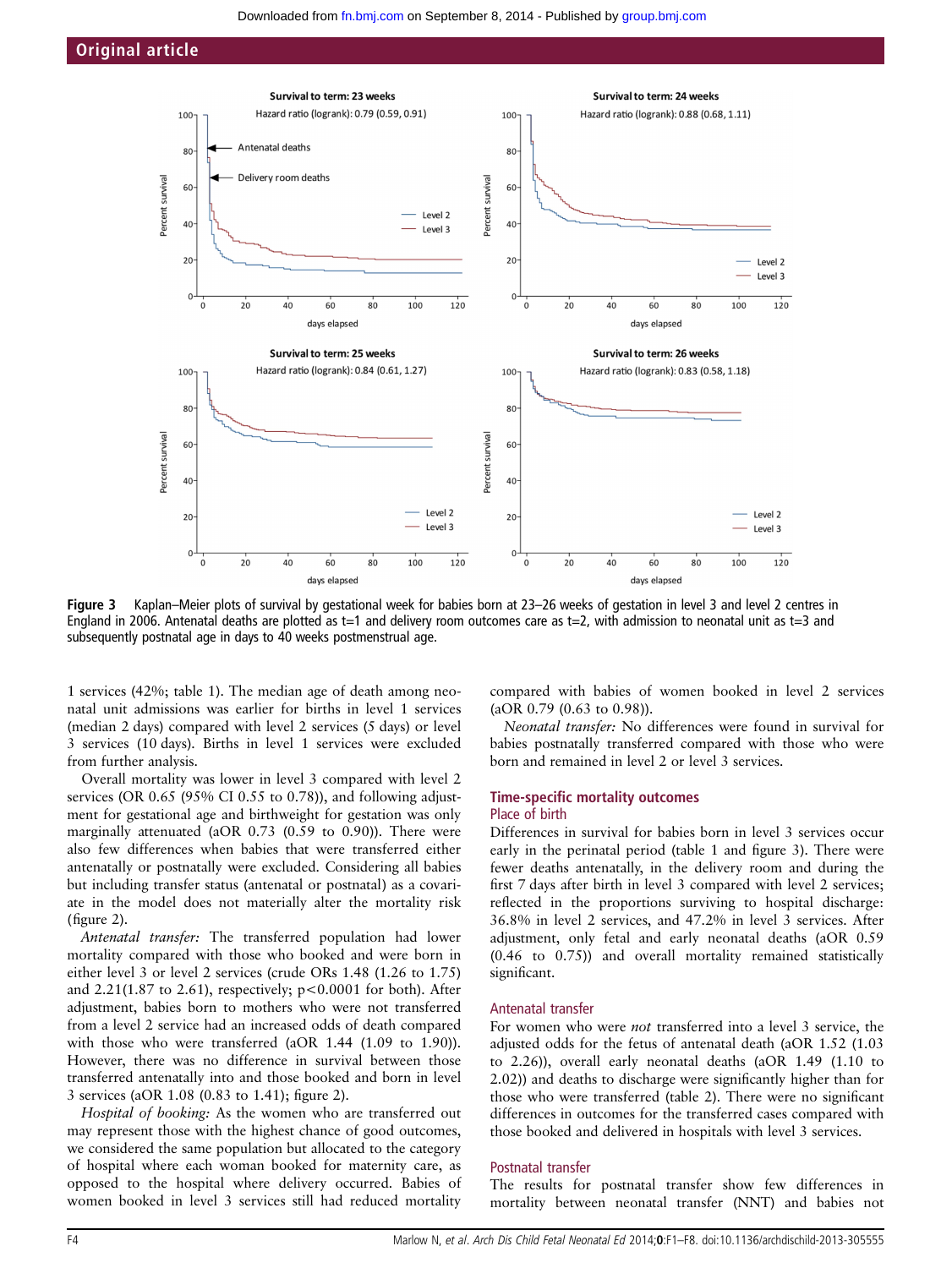Table 2 Mortality and morbidity to discharge for babies of women transferred antenatally and for those who delivered in level 2 and level 3 services without transfer for births in England in 2006 between 22 and 26 weeks of gestation

| <b>Outcome</b>                   | Level 2<br>$(n=829)$ |     | Antenatal<br>transfer<br>$(n=440)$ |     | Level 3<br>$(n=947)$ |     | p Value* | aOR<br>$L3$ vs $L2$            | a <sub>OR</sub><br>Level 2 v ANT | aOR<br>Level 3 vs ANT |
|----------------------------------|----------------------|-----|------------------------------------|-----|----------------------|-----|----------|--------------------------------|----------------------------------|-----------------------|
| Antenatal death                  | 174                  | 21% | 45                                 | 10% | 163                  | 17% | 0.104    | $0.86$ (0.66 to 1.13)          | 1.52 (1.03 to 2.26)              | 1.31 (0.89 to 1.93)   |
| Delivery room deathst            | 143                  | 17% | 30                                 | 7%  | 118                  | 12% | 0.002    | $0.53$ (0.37 to 0.77)          | 1.67 (1.02 to 2.72)              | $0.89$ (0.54 to 1.46) |
| Neonatal unit deaths <7 days     | 116                  | 14% | 50                                 | 11% | 118                  | 12% | 0.005    | $0.69$ (0.51 to 0.94)          | 1.80 (1.23 to 2.63)              | 1.25 (0.86 to 1.81)   |
| All early neonatal deaths        | 259                  | 31% | 80                                 | 18% | 236                  | 25% | 0.0001   | $0.61$ (0.47 to 0.79)          | 1.85 (1.33 to 2.57)              | 1.12 (0.81 to 1.56)   |
| Late neonatal death (7-28 days)t | 56                   | 7%  | 43                                 | 10% | 79                   | 8%  | 0.932    | 0.94 (0.64 to 1.38)            | 1.08 (0.69 to 1.68)              | 1.01 (0.67 to 1.53)   |
| Death 29 days to discharge       | 35                   | 4%  | 32                                 | 7%  | 54                   | 6%  | 0.853    | 1.08 (0.68 to 1.73)            | 0.86 (0.50 to 1.46)              | $0.93$ (0.57 to 1.51) |
| All deaths                       | 524                  | 63% | 200                                | 45% | 532                  | 56% | 0.014    | $0.75$ (0.59 to 0.95)          | 1.44 (1.09 to 1.90)              | $1.08$ (0.83 to 1.41) |
| Survival without morbidity       | 70                   | 8%  | 65                                 | 15% | 92                   | 10% | 0.086    | 1.14 $(0.80 \text{ to } 1.61)$ | $0.65$ (0.44 to 0.96)            | $0.74$ (0.51 to 1.06) |
| Survivors only                   |                      |     |                                    |     |                      |     |          |                                |                                  |                       |
| No morbidity                     | 70                   | 23% | 65                                 | 27% | 92                   | 22% | 0.166    | $0.99$ (0.69 to 1.43)          | 0.72 (0.48 to 1.08)              | $0.71$ (0.49 to 1.04) |
| Perinatal factors                |                      |     |                                    |     |                      |     |          |                                |                                  |                       |
| Antenatal steroid (any)          | 531/824              | 64% | 412/436                            | 95% | 656/936              | 70% | < 0.0001 | 1.15 $(0.90 \text{ to } 1.47)$ | $0.20$ (0.12 to 0.31)            | $0.23$ (0.14 to 0.36) |
| <b>Resuscitation withheld</b>    | 89/653               | 14% | 12/395                             | 3%  | 61/784               | 8%  | 0.002    | $0.41$ (0.25 to 0.66)          | 1.25 (0.62 to 2.55)              | 0.51 (0.24 to 1.09)   |
| Alive with $HR > 100$ at 5 m     | 463/551              | 84% | 342/379                            | 90% | 610/710              | 86% | 0.243    | 1.16 $(0.84 \text{ to } 1.60)$ | 0.70 (0.46 to 1.06)              | $0.81$ (0.53 to 1.22) |
| Admitted to NNU                  | 511/829              | 62% | 365/440                            | 83% | 664/947              | 70% | 0.014    | 1.41 $(1.09 \text{ to } 1.81)$ | $0.69$ (0.50 to 0.96)            | 0.98 (0.70 to 1.35)   |

\*p Value for overall significance of transfer adjusted for gestational age and birthweight for gestation.

†Heterogeneity of effect of antenatal transfer across gestational age for two outcomes (p=0.048 for delivery room and p=0.039 for late neonatal deaths).

ANT, antenatal transfer; aOR, OR adjusted for gestational age and birthweight for gestation based on population alive at start of time period.

transferred (table 3). Of note early neonatal deaths are more common in non-transferred babies admitted to level 2, implying perhaps that the sickest babies are not transferred.

#### Survival without morbidity

In contrast to mortality, neonatal morbidity does not appear to vary significantly with place of birth (table 1). The proportions of survivors without morbidity are similar for those born in hospitals with level 3 services (11%) compared with those with level 2 (8%), either considering the whole population (11% vs 8%, respectively) or only those who survived (23% vs 24%, respectively).

There was no evidence of an association between antenatal transfer and survival without morbidity compared with babies born in either level 2 or level 3 services, although the ORs were of a similar order in favour of antenatal transfer in each comparison (table 2). In contrast, babies born in centres with level 3 neonatal facilities have significantly higher odds of survival without morbidity compared with babies transferred in after birth (OR 1.92 (1.02 to 3.60)).

There was no evidence of significant variation in specific morbidities between groups (not shown).

#### Activity in level 3 services

For all mortality outcomes, unadjusted ORs were lower in highactivity units compared with medium activity, and the difference widened after adjustment for gestation and birthweight for gestation (table 4 and figure 2). There was no evidence for differences in time-specific mortality, nor was there any difference in survival without morbidity in high-throughput units compared with low-throughput units (aOR 0.79 (0.55 to 1.14)) or in the proportion surviving without morbidity among survivors (aOR 0.69 (0.47 to 1.02)).

#### Further analyses

Using data only from singleton pregnancies reflected the whole population analysis and did not alter our conclusions (see online supplementary tables S1 and S2).

We next investigated whether there were differences in prespecified determinants of outcome.

| Table 3 Mortality and morbidity to discharge for neonatal unit admissions for babies who were transferred to a level 3 service after admission |  |  |  |  |
|------------------------------------------------------------------------------------------------------------------------------------------------|--|--|--|--|
| (NNT) compared with babies who remained in their hospital of birth, for births in England in 2006 between 22 and 26 weeks of gestation         |  |  |  |  |

|     |                 |                             |     |                                          |     | p Value*              | aOR L3 vs L2          | aOR L2 vs NNT                  | aOR L3 vs NNT                  |
|-----|-----------------|-----------------------------|-----|------------------------------------------|-----|-----------------------|-----------------------|--------------------------------|--------------------------------|
| 80  | 23%             | 35                          | 21% | 166                                      | 16% | 0.002                 | $0.56$ (0.41 to 0.78) | 1.50 $(0.93$ to 2.42)          | $0.85$ (0.55 to 1.30)          |
| 34  | 10 <sup>°</sup> | 22                          | 14% | 122                                      | 12% | 0.935                 | $0.93$ (0.61 to 1.43) | $1.01$ (0.55 to 1.86)          | $0.94$ (0.56 to 1.58)          |
| 22  | 6               | 13                          | 8%  | 86                                       | 8%  | 0.831                 | 1.05 (0.63 to 1.76)   | 1.16 $(0.54 \text{ to } 2.49)$ | 1.22 (0.64 to 2.34)            |
| 136 | 39%             | 70                          | 43% | 374                                      | 36% | 0.156                 | 0.76 (0.58 to 1.00)   | 1.25 (0.82 to 1.89)            | $0.95$ (0.66 to 1.37)          |
| 58  | 17%             | 12                          | 7%  | 157                                      | 15% | 0.124                 | $1.09$ (0.77 to 1.54) | $1.76$ (0.90 to 3.46)          | 1.92 $(1.02 \text{ to } 3.60)$ |
|     |                 |                             |     |                                          |     |                       |                       |                                |                                |
| 58  | 27%             | 12                          | 13% | 157                                      | 24% | 0.172                 | 0.97 (0.67 to 1.40)   | 1.88 (0.94 to 3.78)            | $1.83$ (0.96 to 3.50)          |
|     |                 | Level 2<br>$(n=348)$ $(\%)$ |     | <b>Neonatal</b><br>transfer<br>$(n=261)$ |     | Level 3<br>$(n=1028)$ |                       |                                |                                |

No heterogeneity was detected for any outcome in the effect of neonatal transfer at different gestational ages. \*p Value for overall significance of transfer adjusted for gestational age and birthweight for gestation.

aOR, OR adjusted for gestational age and birthweight for gestation based on population alive at start of time period; NNT, neonatal transfer.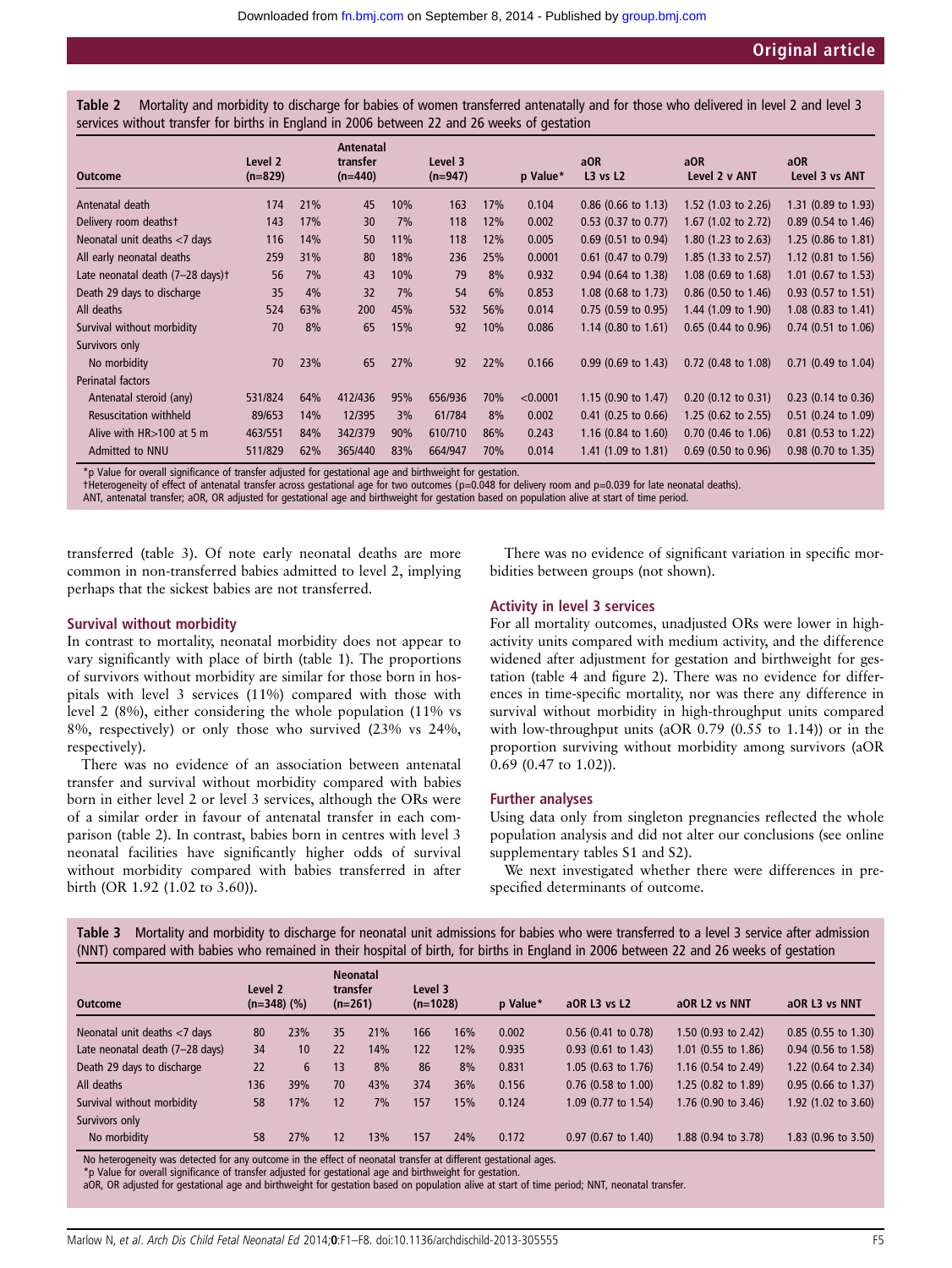# Original article

|  | Table 4 Mortality and morbidity to discharge for babies cared for in level 3 services categorised by medium and high-activity levels (see text) |  |  |
|--|-------------------------------------------------------------------------------------------------------------------------------------------------|--|--|
|  |                                                                                                                                                 |  |  |

| <b>Outcome</b>                              | <b>High activity</b><br>$(n=826)$ |     | <b>Medium activity</b><br>$(n=525)$ |     | aOR high vs medium activity | p Value* |
|---------------------------------------------|-----------------------------------|-----|-------------------------------------|-----|-----------------------------|----------|
| Antenatal death                             | 121                               | 15% | 85                                  | 16% | $0.92$ (0.66 to 1.27)       | 0.600    |
| Delivery room deaths*                       | 82                                | 10% | 65                                  | 12% | $0.78$ (0.49 to 1.22)       | 0.274    |
| Neonatal unit deaths <7 days                | 94                                | 11% | 68                                  | 13% | 0.82 (0.58 to 1.17)         | 0.275    |
| All early neonatal deaths                   | 176                               | 21% | 133                                 | 25% | $0.78$ (0.58 to 1.06)       | 0.119    |
| Late neonatal death $(7-28 \text{ days})^*$ | 69                                | 8%  | 50                                  | 10% | 0.72 (0.47 to 1.08)         | 0.115    |
| Death 29 days to discharge                  | 49                                | 6%  | 35                                  | 7%  | $0.65$ (0.40 to 1.06)       | 0.086    |
| All deaths                                  | 415                               | 50% | 303                                 | 58% | $0.68$ (0.52 to 0.89)       | 0.005    |
| Survival without neonatal morbidity         | 86                                | 10% | 65                                  | 12% | $0.79$ (0.55 to 1.14)       | 0.205    |
| Survivors only                              |                                   |     |                                     |     |                             |          |
| No neonatal morbidity                       | 86                                | 21% | 65                                  | 29% | $0.69$ (0.47 to 1.02)       | 0.063    |

No heterogeneity (of effect of throughput level) was found across gestational age for any outcome.

\*Test for significance of effect of throughput, adjusted for gestational age and birthweight for gestation; further adjustment for antenatal transfer did not materially change the ORs or CIs for any of the outcomes.

aOR, OR adjusted for gestational age and birthweight for gestation based on population alive at start of time period.

Overall, antenatal steroid was administered to 45% of births in hospitals with level 1, 64% in hospitals with level 2 and 78% in hospitals with level 3 services. The odds of receiving steroid are 2.5 times higher for each week of gestational age (OR 2.50 (95% CI 2.29 to 2.72)), controlling for service category, and 1.83 times (95% CI 1.58 to 2.12) higher for each increase in service level, controlling for gestational age.

Planned no active intervention was recorded in 15% of births in level 1, 14% in level 2 and 6% in level 3 services. The odds of there being no active intervention are 0.62 (95% CI 0.47 to 0.82) for each change in service category, controlling for gestational age.

When comparing births in level 2 services with those transferred antenatally, mothers less frequently received steroid, a plan for no active intervention was more frequent and the baby was less likely to have a heart rate >100 bpm at 5 min (table 2). Antenatal transfers were also more likely to receive steroid compared with non-transferred level 3 births. CRIB-II scores were not significantly different between groups (not shown), indicating similarity of the condition of the babies on admission for neonatal care.

When we considered hospital of booking, babies of women booked in level 3 services were less likely to have resuscitation withheld (aOR 0.48 (0.29 to 0.79)) and more likely to be admitted for neonatal intensive care (aOR 1.31 (1.02 to 1.68)), but they had similar rates of steroid administration and similar chances of being alive with a heart rate >100 bpm at 5 min (aOR 0.97 (0.76 to 1.24) and 1.08 (0.79 to 1.48), respectively).

#### **DISCUSSION**

These national data represent the first study of outcomes for the entire perinatal service since neonatal care in England was reorganised into managed clinical networks. Within this reorganisation there has been much local debate as to the appropriate setting in which to care for extremely preterm infants. We have demonstrated that in 2006 only 56.4% of extremely preterm births occurred in the recommended setting of level 3 services and that birth in such a service was associated with reduced mortality, particularly among deaths occurring around delivery and during the first 7 days after birth. Considering the population of women booked in level 3 services, greater survival is also apparent, suggesting that service differences may be important. Furthermore, differences in survival between high and medium

neonatal activity levels in level 3 services emphasise the importance of the setting in which care takes place.

Whereas survival increased between 1995 and 2006 in babies born between 22 and 25 weeks of gestation, neonatal morbidity, in terms of brain injury, bronchopulmonary dysplasia, retinopathy and severe necrotising enterocolitis, was unchanged.<sup>1</sup> In this study, the place of birth and perinatal transfer had little impact on the proportion with morbidities in any setting. It appears likely that reducing morbidity in this population may require different strategies from those that have successfully enhanced survival.

#### Potential limitations

Comparisons such as this are fraught with difficulty. In particular, the data may be confounded by differences in case mix, mainly of gestational age and birthweight for gestation, consequent on local demography, women's choice of place of birth and both antenatal and postnatal transfers. For this reason, we have reported comparisons adjusted for gestation and weight for gestation at birth and, while we have no information about whether women with health problems or previous adverse pregnancy outcomes preferentially 'booked' in level 3 services, because of the detail in the EPICure database we are able to account for all transfers thereafter. Because we had recorded the place of booking in the pregnancy, we were also able to correct for bias that may occur with the transfer out of good prognosis pregnancies and confirm reduced mortality for babies whose mothers booked in level 3 services.

It was not possible to determine how many of the births in level 1 or level 2 services could have been avoided if there had been a more active approach to the initiation of corticosteroid therapy and arranging antenatal transfer as soon as extremely preterm birth was expected. Some births in level 2 services occurred either because the mother arrived in hospital at too advanced a stage of labour, with a complication preventing her safe transfer, or because at 22 or 23 weeks prognosis was considered too poor to warrant active intervention. Women who present to the labour ward and rapidly deliver are likely to be those who receive least steroid and thus have worse neonatal early lung disease and worse outcomes. Using outcomes based on hospital of booking, we see no differences in the rate of steroid use between women booked in level 2 and level 3 services, confirming the bias for those not transferred.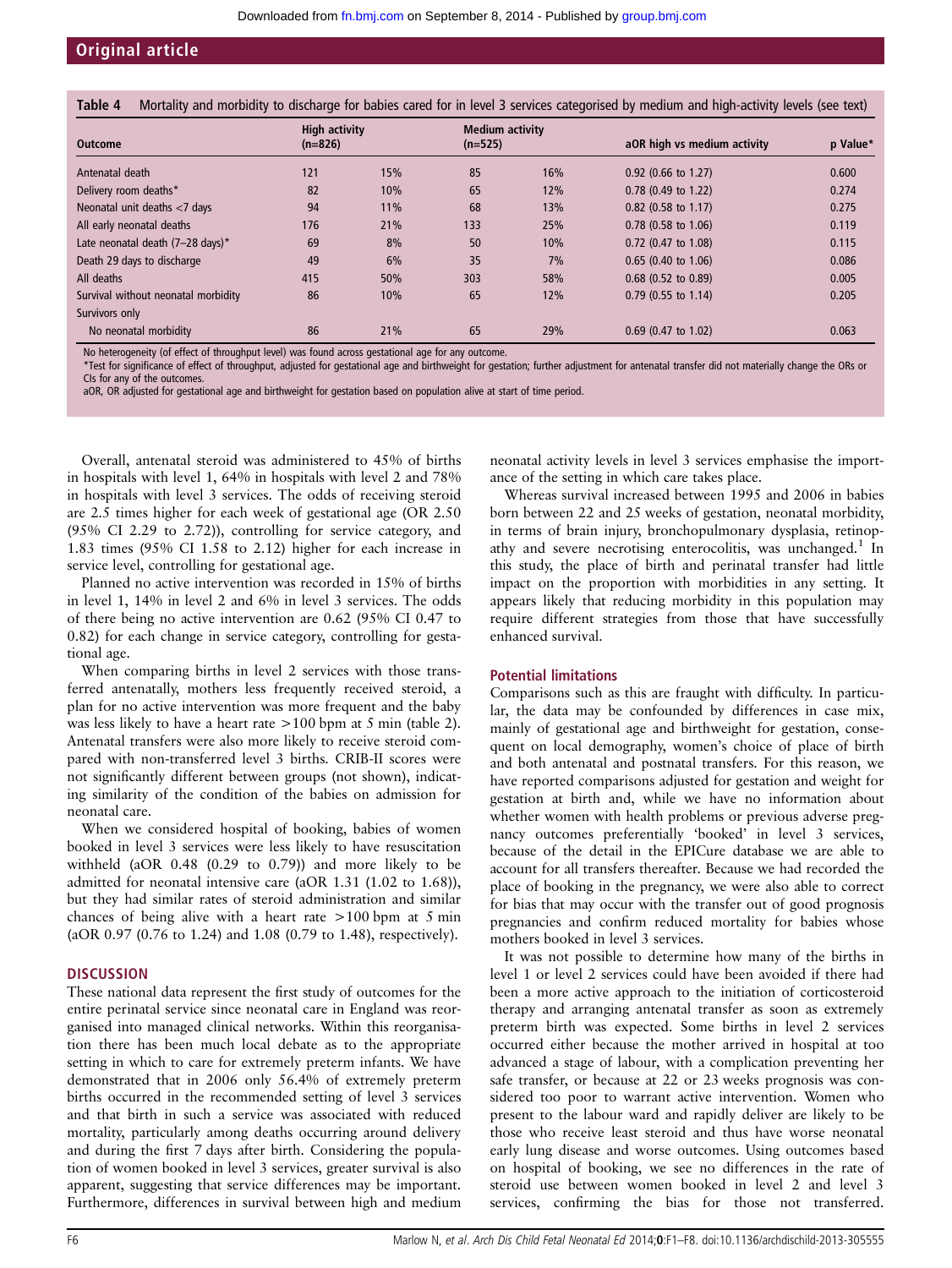Furthermore, management was more active following antenatal transfer, perhaps because there was sufficient time for safe transfer and there were higher expectations of a good outcome. Our data support the safety of antenatal transfer for the baby.

#### Comparisons with other studies

Most published comparisons,<sup>4</sup> including data from the UK, $67$ use neonatal unit admissions as their denominator population, thereby effectively ignoring policy and competency concerning perinatal and immediate delivery room care. In these comparisons, many use case mix correction strategies, such as CRIB-II,<sup>9</sup> to correct for different practices and outcomes in the delivery room. In our study, for babies admitted to neonatal units, CRIB-II scores are not significantly different between babies admitted in level 2 and level 3 neonatal units. In contrast, our findings suggest that care in the perinatal period is particularly important in reducing mortality and are consistent with our reported observation that improvements in mortality of admitted babies between 1995 and 2006 relate to improved mortality around delivery and during the first week after birth.<sup>1</sup>

An analysis of routinely collected data from neonatal admissions in England has shown increased postnatal transfers of babies born at 27 and 28 weeks of gestation in 2009 and 2010 compared with data for babies of the same gestation born between 1998 and 2000 before regionalisation of services.<sup>10</sup> It was notable when comparing the 2006 EPICure cohort of admissions born before 26 weeks with the previous cohort born in  $1995<sup>1</sup>$ , that there had been an increase in the proportion transferred within 24 h of birth. However, postnatal transfer in 2006 was not associated with increased morbidity as it had been in 1995, probably associated with the introduction of networkbased dedicated neonatal transfer teams.

In different health services outside the UK, there is evidence that centralised services produce better survival outcomes for babies requiring neonatal intensive care. A recent systematic review used data from the USA (22 studies) and from the rest of the world (15 studies, including studies from Canada, Israel, Australia and Europe, but not the UK). Overall the odds of survival in level 3 compared with level 2 services were 1.60 (1.33 to 1.92), slightly higher in studies of babies <1000 g birthweight (1.80 (1.31 to 2.46)) than in very preterm infants (1.42  $(1.06 \text{ to } 1.88)$ ).<sup>4</sup>

Our study is based upon the population for whom such transfer is recommended in current guidance.<sup>11</sup> Even after excluding births at 22 weeks, at which gestation active intervention is not recommended under current guidance,<sup>12</sup> and at 26 weeks, for whom currently transfer is not universal, still only 59% of births at 23–25 weeks of gestation are born in recommended settings. In contrast, among liveborn babies born in the Parisian region of France between 24 and 31 weeks of gestation, between 1997 and 2003, 77% of births occurred in level 3 centres; inpatient mortality and the prevalence of intraventricular haemorrhage were significantly lower in such centres, while the rate of periventricular leucomalacia and bronchopulmonary dysplasia remained constant.<sup>13</sup>

#### **CONCLUSIONS**

In this whole population study, we have demonstrated improved neonatal survival for babies born between 22 and 26 weeks of gestation and managed in level 3 services in England, and further improvements in survival for those babies managed in level 3 intensive care units with higher levels of activity. These data support the concept that hospital expertise and activity are important factors in improved outcomes for high-risk

pregnancies with threatened extremely preterm birth.<sup>14</sup> <sup>15</sup> Recent UK data confirm that neonatal nurse staffing levels continue to be associated with quality of care,  $16$  but many of our level 3 services are smaller than those associated with improved outcomes.17 Despite this, our successful networks are currently at risk in the reorganisation of the NHS.18 We speculate that further development of these structures with larger and appropriately staffed neonatal services integrated with maternity networks is required if survival for extremely preterm babies is to continue to improve.

Acknowledgements The EPICure outcome studies were sponsored by the University of Nottingham (till September 2008) and subsequently by University College London. NM receives part funding from the Department of Health's NIHR Biomedical Research Centre's funding scheme at UCLH/UCL

Contributors NM and KLC formulated the hypothesis and NM, EMH, ASM and CB the design of the analysis. CB analysed the data under supervision from EMH and NM. Perinatal data were collated by KLC, ESD and EMH. NM wrote the first draft and coordinated the manuscript. All authors were involved in interpretation of the data and writing the report. All have seen and approved the final version.

Oversight EPICure Studies Steering Committee Independent Members: Professor Peter Brocklehurst (Chairman), Mrs Jane Abbott, Professor Andrew Bush, Professor Richard Cooke, Mrs Noreen Maconochie, Mrs Alison Matthews, Mr David Matthews, Dr Richard Morton, Dr Maggie Redshaw, Professor David Taylor, Mr Nigel Turner, Mrs Diane Turner and Mr Patrick Walsh.

Research governance The Medical Research Council funded the study in full (G0401525) and had no role in study design, data collection, data analysis, data interpretation, or writing of the report. City and East London REC 3 granted ethical approval for the EPICure 2 study (05/Q0605/107).

Funding Medical Research Council.

Competing interests None.

Ethics approval City and East London REC 3.

Provenance and peer review Not commissioned; externally peer reviewed.

Data sharing statement The EPICure Studies have a formal data sharing policy available from<http://www.epicure.ac.uk>

Open Access This is an Open Access article distributed in accordance with the Creative Commons Attribution Non Commercial (CC BY-NC 3.0) license, which permits others to distribute, remix, adapt, build upon this work non-commercially, and license their derivative works on different terms, provided the original work is properly cited and the use is non-commercial. See: http://creativecommons.org/ licenses/by-nc/3.0/

#### **REFERENCES**

- 1 Costeloe KL, Hennessy EM, Haider S, et al. Short term outcomes after extreme preterm birth in England: comparison of two birth cohorts in 1995 and 2006 (the EPICure studies). BMJ 2012;345:e7976.
- Moore T, Hennessy EM, Myles J, et al. Neurological and developmental outcome in extremely preterm children born in England in 1995 and 2006: the EPICure studies. BMJ 2012;345:e7961.
- 3 Marlow N, Bryan Gill A. Establishing neonatal networks: the reality. Arch Dis Child Fetal Neonatal Ed 2007;92:F137–42.
- 4 Lasswell SM, Barfield WD, Rochat RW, et al. Perinatal regionalization for very low-birth-weight and very preterm infants: a meta-analysis. JAMA 2010;304: 992–1000.
- Department of Health. Report of DH Expert Working Group on neonatal intensive care services. London: Department of Health, 2003.
- 6 Selinger M. Benefits of reorganising neonatal and obstetric services are unclear. BMJ 2012;344:e3203.
- 7 Tucker J, Tarnow-Mordi W, Gould C, et al. UK neonatal intensive care services in 1996. On behalf of the UK Neonatal Staffing Study Collaborative Group. Arch Dis Child Fetal Neonatal Ed 1999;80:F233–4.
- Tyson JE, Parikh NA, Langer J, et al. Intensive care for extreme prematuritymoving beyond gestational age. NEJM 2008;358:1672–81.
- 9 Parry G, Tucker J, Tarnow-Mordi W, et al. CRIB II: an update of the clinical risk index for babies score. Lancet 2003;361:1789–91.
- 10 Gale C, Santhakumaran S, Nagarajan S, et al. Impact of managed clinical networks on NHS specialist neonatal services in England: population based study. BMJ 2012;344:e2105.
- 11 Department of Health. Toolkit for High Quality Neonatal Services. London: Department of Health, 2009.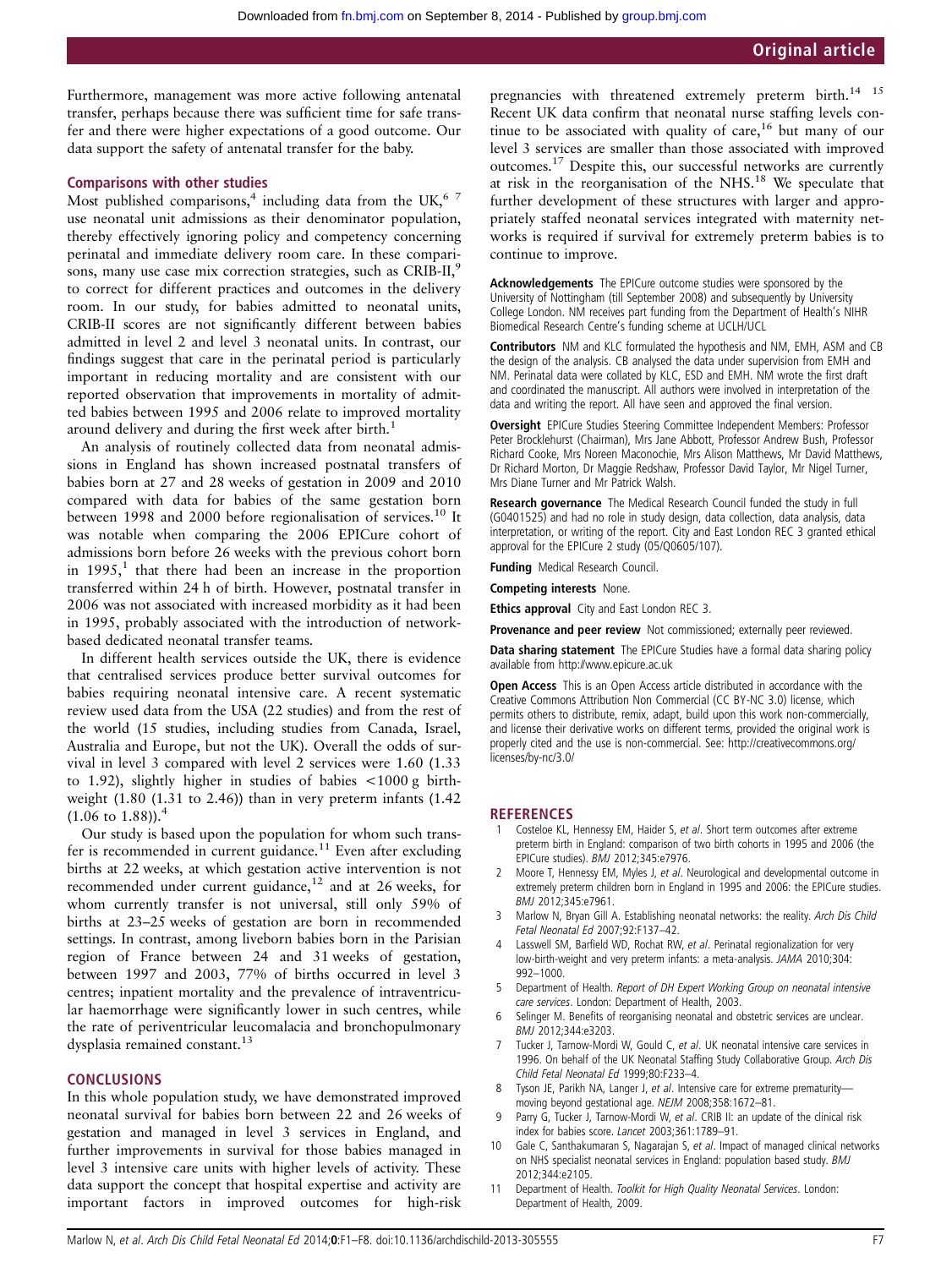# Original article

- 12 Wilkinson AR, Ahluwalia J, Cole A, et al. Management of babies born extremely preterm at less than 26 weeks of gestation: a framework for clinical practice at the time of birth. Arch Dis Child Fetal Neonatal Ed 2009;94:F2–5.
- 13 Zeitlin J, Ancel PY, Delmas D, et al. Changes in care and outcome of very preterm babies in the Parisian region between 1998 and 2003. Arch Dis Child Fetal Neonatal Ed 2010;95:F188–93.
- 14 Chung JH, Phibbs CS, Boscardin WJ, et al. Examining the effect of hospital-level factors on mortality of very low birth weight infants using multilevel modeling. J Perinatol 2011;31:770–5.
- 15 Finnstrom O, Olausson PO, Sedin G, et al. The Swedish national prospective study on extremely low birthweight (ELBW) infants. Incidence, mortality, morbidity and survival in relation to level of care. Acta Paediatrica 1997;86:503-11.
- 16 Pillay T, Nightingale P, Owen S, et al. Neonatal nurse staffing and delivery of clinical care in the SSBC Newborn Network. Arch Dis Child Fetal Neonatal Ed 2012;97: F174–8.
- 17 Phibbs CS. Managed clinical networks in neonatal care. *BMJ* 2012;344:e2423.<br>18 Boyle R. Clinical networks are effective, work in patients' interests, and shouldr
- 18 Boyle R. Clinical networks are effective, work in patients' interests, and shouldn't be disbanded. BMJ 2013;346:f565.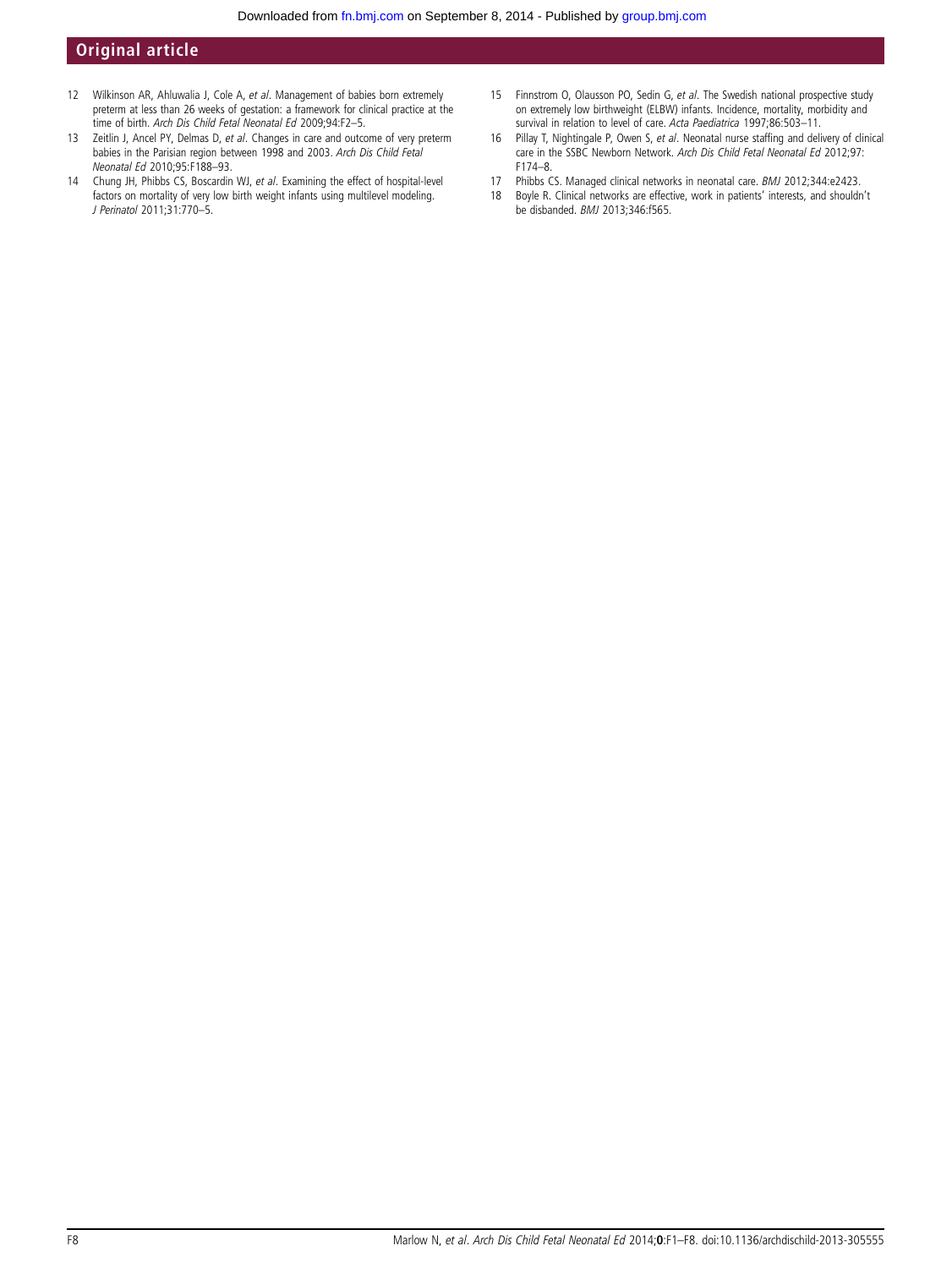

# **England: the EPICure 2 study babies in relation to place of birth in Perinatal outcomes for extremely preterm**

N Marlow, C Bennett, E S Draper, et al.

doi: 10.1136/archdischild-2013-305555 Arch Dis Child Fetal Neonatal Ed published online March 6, 2014

**<http://fn.bmj.com/content/early/2014/03/06/archdischild-2013-305555.full.html>** Updated information and services can be found at:

| <b>Data Supplement</b>           | "Supplementary Data"<br>http://fn.bmj.com/content/suppl/2014/03/07/archdischild-2013-305555.DC1.html                                                                                                                                                                                                                                                                                                                                 |
|----------------------------------|--------------------------------------------------------------------------------------------------------------------------------------------------------------------------------------------------------------------------------------------------------------------------------------------------------------------------------------------------------------------------------------------------------------------------------------|
| <b>References</b>                | This article cites 16 articles, 10 of which can be accessed free at:<br>http://fn.bmj.com/content/early/2014/03/06/archdischild-2013-305555.full.html#ref-list-1                                                                                                                                                                                                                                                                     |
|                                  | Article cited in:<br>http://fn.bmj.com/content/early/2014/03/06/archdischild-2013-305555.full.html#related-urls                                                                                                                                                                                                                                                                                                                      |
| <b>Open Access</b>               | This is an Open Access article distributed in accordance with the<br>Creative Commons Attribution Non Commercial (CC BY-NC 3.0)<br>license, which permits others to distribute, remix, adapt, build upon this<br>work non-commercially, and license their derivative works on different<br>terms, provided the original work is properly cited and the use is<br>non-commercial. See: http://creativecommons.org/licenses/by-nc/3.0/ |
| P < P                            | Published online March 6, 2014 in advance of the print journal.                                                                                                                                                                                                                                                                                                                                                                      |
| <b>Email alerting</b><br>service | Receive free email alerts when new articles cite this article. Sign up in<br>the box at the top right corner of the online article.                                                                                                                                                                                                                                                                                                  |

(DOIs) and date of initial publication. publication. Citations to Advance online articles must include the digital object identifier citable and establish publication priority; they are indexed by PubMed from initial typeset, but have not not yet appeared in the paper journal. Advance online articles are Advance online articles have been peer reviewed, accepted for publication, edited and

**<http://group.bmj.com/group/rights-licensing/permissions>** To request permissions go to:

**<http://journals.bmj.com/cgi/reprintform>** To order reprints go to:

**<http://group.bmj.com/subscribe/>** To subscribe to BMJ go to: